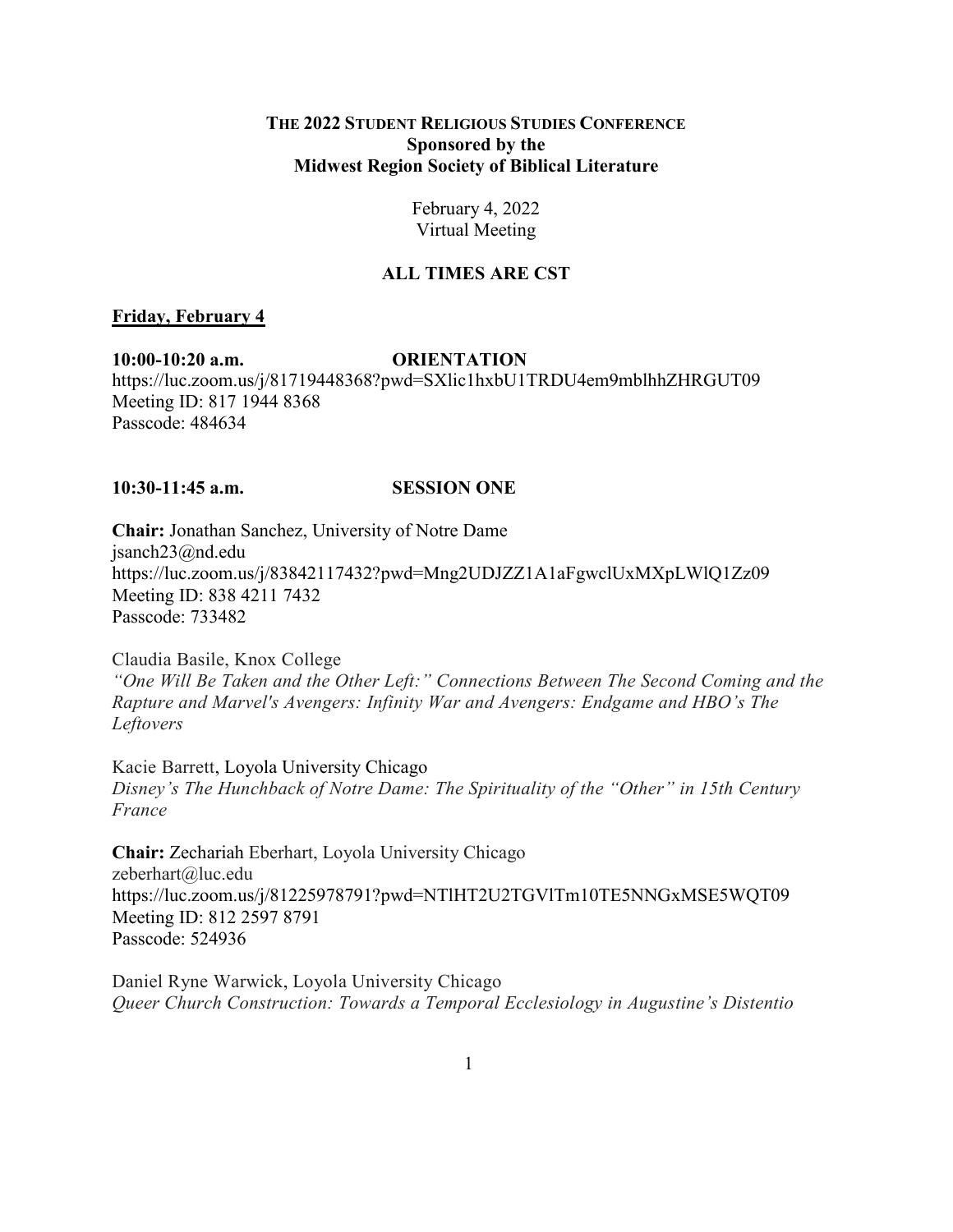Sarah LaVanway, Loyola University Chicago *Pride: The Christian Demonization of Self-Love and the Path to Reclaiming Queerness*

# **11:45-12:45 p.m. BREAK**

## **1:00-2:45 p.m. SESSION TWO**

# **Chair: TBD**

https://luc.zoom.us/j/82111174290?pwd=eFg3VXUzeU5DSkpnRktkb3pqRjMyZz09 Meeting ID: 821 1117 4290 Passcode: 058250

Scott Willis, Wheaton College *Reading Psalm 24 with the Great Tradition: Identifying and Explaining Two Examples of Patristic Prosopological Exegesis*

Claud-Ian Joseph Martin, Andrews University *Divine Ethics and the Lying Spirit of 2 Chronicles 18*

Noah Dale, Portland Seminary *Scribal Agenda in Literary Allusion: Jeremiah 3:15-18 and the Priestly Creation Account*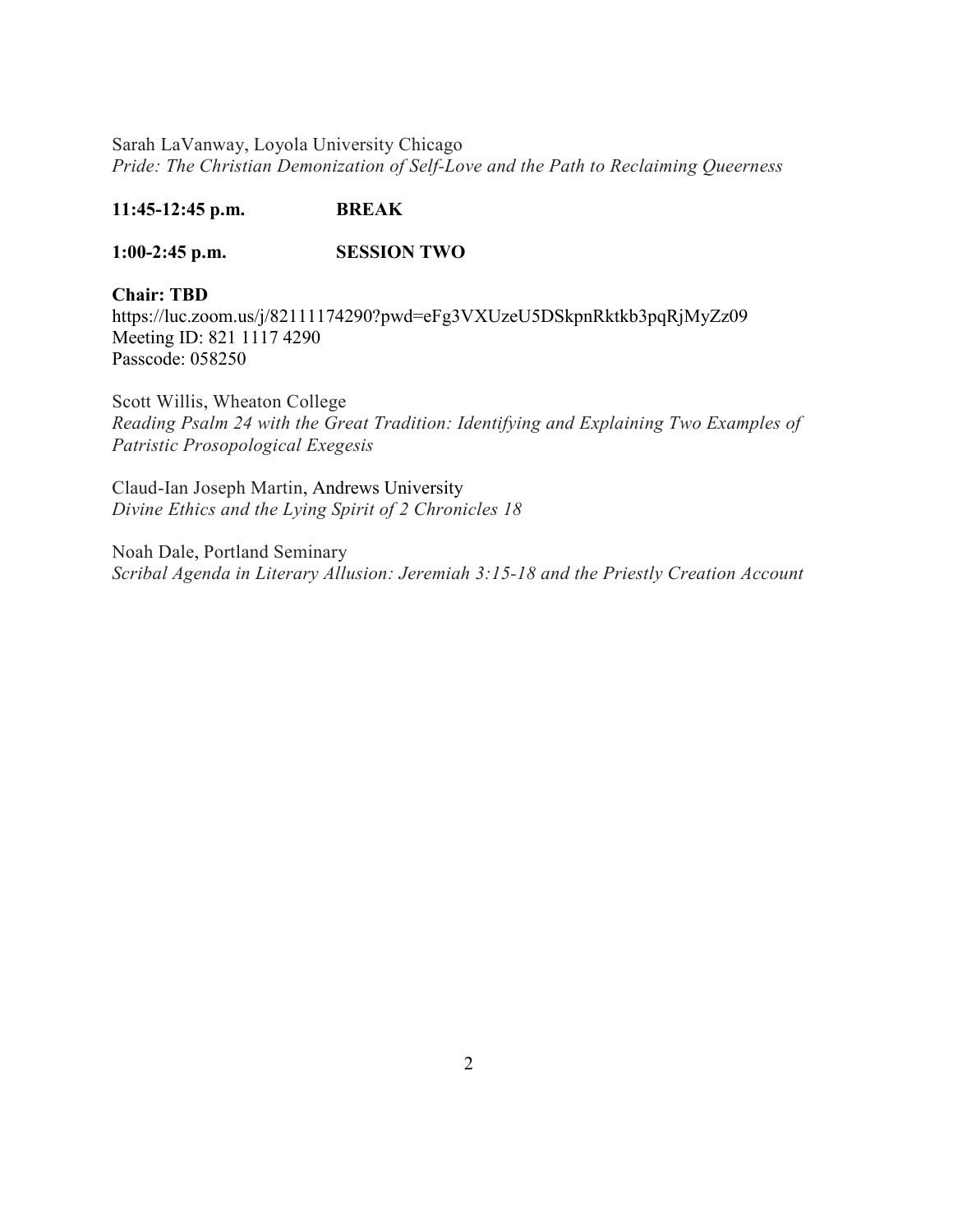## **ABSTRACTS**

## **Kacie Barrett**, Loyola University Chicago

kbarrett6@luc.edu

*Disney's The Hunchback of Notre Dame: The Spirituality of the "Other" in 15th Century France*

The narrative space has always provided an opportunity for those who engage with stories to approach questions that might otherwise be left unexamined and unanswered. These fictional worlds provide a landscape for encountering characters whose stories explore what it means to be human and the world without putting their own lives and their own worlds on the line. The fictional world and its heroes feel just distinct enough that one might not even consider that they are coming to terms with their own problems and questions as they watch another fight the villain, save the girl, and fall in love. These characters come into contact with their own political, social, and religious structures that shape their worldview. As Alicia Spencer-Hall writes in her book Medieval Saints and Modern Screens: Divine Visions as Cinematic Experience, "I ascended the lofty heights of knowledge of how to be human, how to be in the world, and perhaps most importantly how, eventually, I would be an adult. I was in the film; the film was in me." Taking on their lens makes explore the details of and coming to terms with the shortcomings of our own structures less frightening, making possible conversations and considerations that might have otherwise go unspoken. In particular, narrative structures provide the space for history and theological development to be explored by looking at stories and characters that embody spiritual engagement through time.

Disney's 1996 film The Hunchback of Notre Dame, directed by Gary Trousdale and Kirk Wise, is a prime example of where complicated theological discussion can be facilitated through the stories of the film's main characters. Conversations surrounding the theological perspective on the perceived "other" in the 15th century are opened up and highlighted by individual characters and the ways they interact with one another. Frollo serves as an example of social expectations and response to the "others" who threaten his established power. Quasimodo and Esmeralda both push back on the accepted understanding of who is allowed to participate in spirituality and ultimately have a relationship with God. Quasimodo brings to light the ways in which the church is not just meant for the able-bodied, and Esmerelda pushes against the expectations and judgements placed on her based on her race. Phoebus is accepting and unwilling to believe that Esmerelda and Quasimodo are any less than him. The film provides both an accurate depiction of the different Roman Catholic responses to disability and race in the 15th century, while also serving as a commentary on the shortcomings of such beliefs and the limitations they create in the Catholic tradition.

#### **Claudia Basile**, Knox College

cabasile@knox.edu *"One Will Be Taken and the Other Left:" Connections Between The Second Coming and the Rapture and Marvel's Avengers: Infinity War and Avengers: Endgame and HBO's The Leftovers*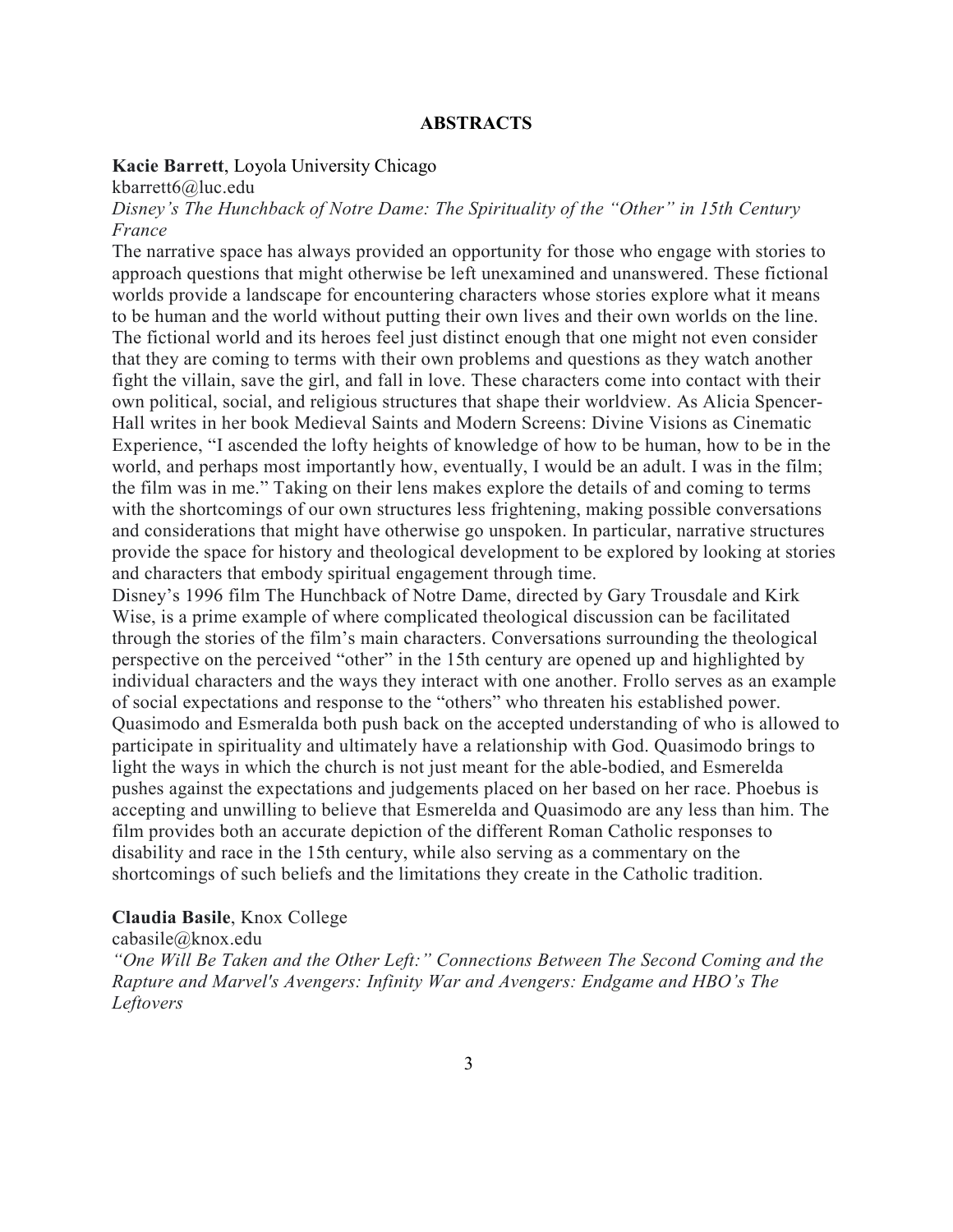The Second Coming and the Rapture in the New Testament are two events that involve a sudden disappearance. The people who are "taken" are "the righteous", while the ones who are "left" are cursed to remain on Earth. There are five framing questions that can be used to analyze these texts: who, what, where, when, and why. Once analyzed with this framework, we can see that Marvel's Avengers: Infinity War and Avengers: Endgame along with HBO's The Leftovers, each of which features a sudden disappearance event, provides insight into how people cope with the answers (or lack thereof) to these questions. The key difference is that the films and the television show focus on the lives of those left behind. These framing questions allow us to understand why and how people use extreme methods of coping with an unprecedented and incomprehensible event, which are not a focus in the New Testament texts.

## **Noah Dale**, Portland Seminary

## ndale20@gmail.com

*Scribal Agenda in Literary Allusion: Jeremiah 3:15-18 and the Priestly Creation Account* Jeremiah 3:15-18 is the central section within God's polemic against "faithless Israel" (Jer. 2:2-4:2). This section offers scattered Israel the promise of multiplicity and fruitfulness if they were to return to YHWH along with new leadership, the reunification of Judah and Israel, and for the divine presence fixed within the temple to extend into all of Jerusalem. This text makes use of vocabulary and concepts found in the Priestly creation account (specifically day three) to bolster that future hope. The scribe behind this text uses literary allusion as a powerful tool for persuasion in a post-exilic setting.

#### **Sarah LaVanway**, Loyola University Chicago

#### slavanway@luc.edu

*Pride: The Christian Demonization of Self-Love and the Path to Reclaiming Queerness* "LGBTQ+ and Christian"? This phrase may seem more like a contradiction than a possible reality. The relationship between queer people and organized religion is often one of intense tension, with queerness frequently at the center of "culture wars" infused with religious and moral language. In this paper, I will explore how traditional, ambiguous notions of Christian self-love have had profoundly negative consequences for LGBTQ+ people, and how a more nuanced definition of self-love needs to be reclaimed in order to pave a better path forward for queer people and the church. I will address the way shame often shows up in Christian spaces, both in purity culture and in the more extreme example of conversion therapy. These shameful practices effectively destroy queer individuals' ability to not only love themselves, but also to love others and God. Furthermore, I will examine how exactly Christianity got to a place of demonizing self-love before I begin to examine alternative visions of self-love. Ultimately, I will propose that self-love is an essential first step for queer people to also fulfill the Christian ideals of loving the neighbor and loving God.

## **Claud-Ian Joseph Martin,** Andrews University

claudian@andrews.edu *Divine Ethics and the Lying Spirit of 2 Chronicles 18*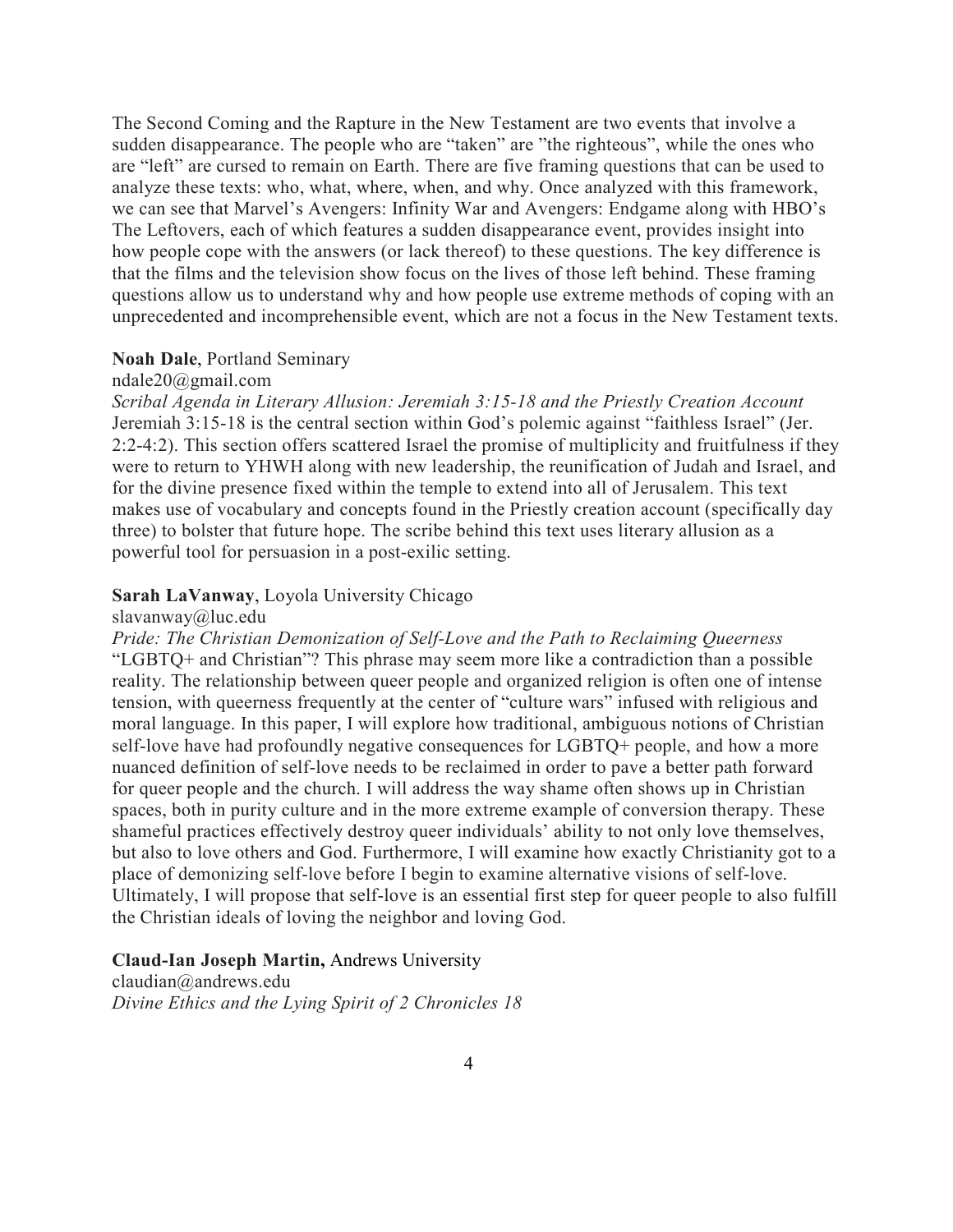This paper examines God's actions regarding the lying spirit and persuasion of Ahab in 2 Chronicles 18:18-27. It argues that although it may seem like God is committing a sin in this passage, He is in fact acting in ways that both reveal the true perpetrator of the sin, and give Ahab an opportunity of repentance. Through looking at the presence of the Hebrew definite article when paired with "spirit", it can be inferred that the "lying spirit" in this passage is a definite, well-known spirit, one commentator even noting it as an evil spirit or the Devil himself. With this information, after looking at the semantics of verses 19-21, it can be discovered that God is not recruiting the lying spirit to go and deceive Ahab and his false prophets, but that God is actually revealing the malicious intents of this spirit to all of heaven. Because this is likely an evil spirit, God is not authoritatively sending it, but is removing His protective hand from Ahab and allowing the evil spirit to do what it would have naturally done. The fact that God revealed these things to Ahab through Micaiah shows that He did not want Ahab to be left without any hope. The work of the lying spirit was revealed to Ahab so that he could make a choice to turn back to God and repent, or continue in his own ways and die. Key Words: lying spirit, Ahab, Micaiah, Ramoth Gilead, persuasion, deceit, false prophets, God's nature, God's character, repentance, revelation.

## **Daniel Ryne Warwick,** Loyola University Chicago

## dwarwick@luc.edu

*Queer Church Construction: Towards a Temporal Ecclesiology in Augustine's Distentio* How does one go about creating a space for queer people in the Church today while fully respecting the trauma and pain ecclesiological structures have caused. What does it mean to construct a Queer Church? There is often talk about "creating space" for people within the walls of the Church, but queer existence does not exist in space the same way gender and race perhaps do. Rather, as I will argue, our existence is a temporal one surviving within the spatial normativity of a heteronormative realm (i.e., "the closet"). Therefore, creating a space for queer bodies within this realm does us no good; it is still the heterodox space on loan to us and constantly skeptical of us. Queer Church construction, then, cannot concern its first steps in the creation of space, for unlike our creator, we cannot build ex nihilo. Instead, we should turn our focus to the less recognized aspect of the field of ecclesiology: time.

#### **Scott Willis**, Wheaton College

#### scott.willis@my.wheaton.edu

# *Reading Psalm 24 with the Great Tradition: Identifying and Explaining Two Examples of Patristic Prosopological Exegesis*

The aim of this paper is to ask two questions: how did patristic interpreters read Psalm 24 prosopologically, and what may have led them to do so? I will first summarize the evidence that patristic interpreters utilized prosopological exegesis to detect the actions of Jesus and the words of angelic figures in verses 7-10 of Psalm 24. Additionally, I will suggest that redemptive-historical patterns, logical ambiguities, and intertextual correspondences within the text of the psalm laid the foundation for such identifications.